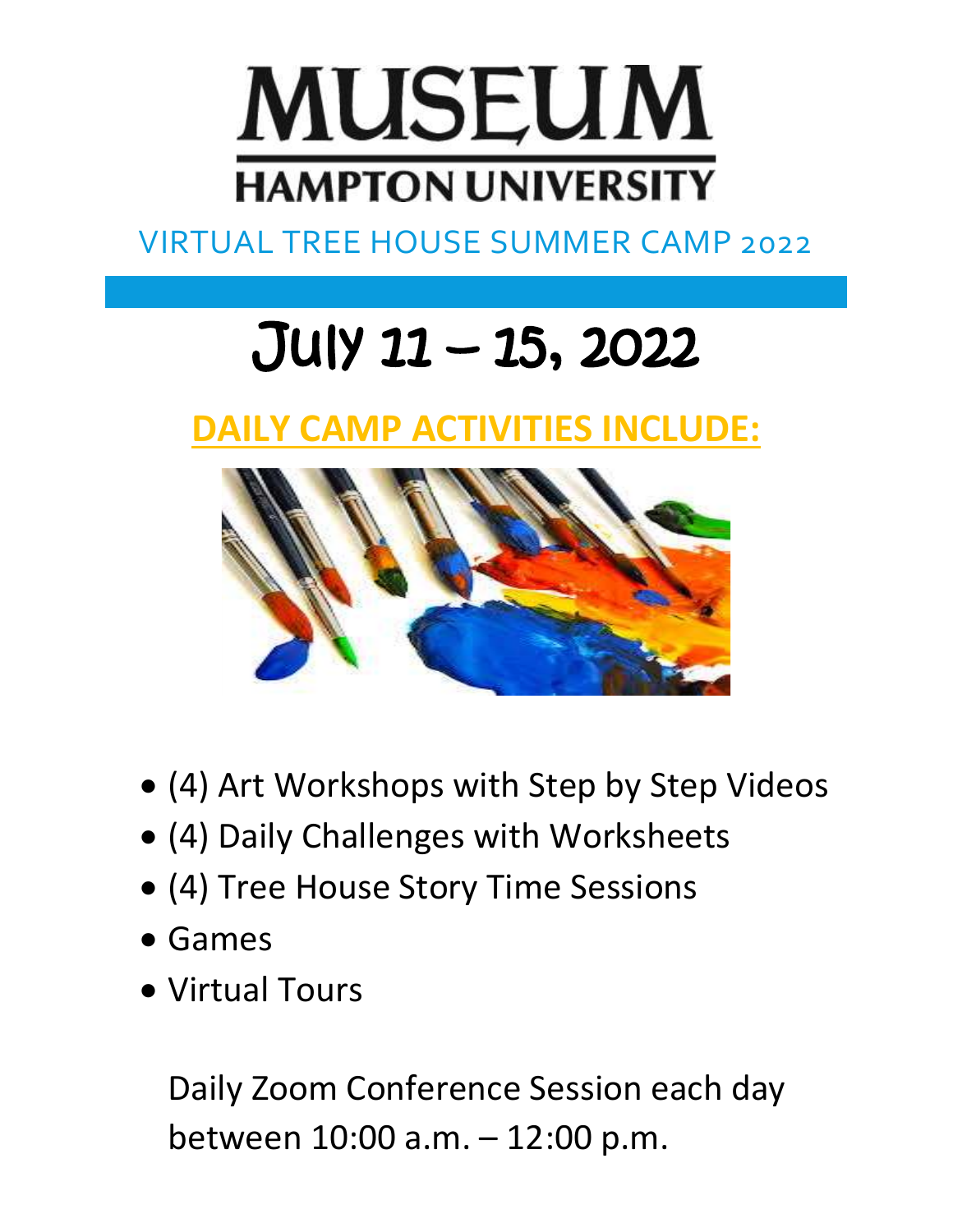

| <b>Camper Information</b>                                           |                                                                                                                                                                                                                                |                                                                                                                |  |  |
|---------------------------------------------------------------------|--------------------------------------------------------------------------------------------------------------------------------------------------------------------------------------------------------------------------------|----------------------------------------------------------------------------------------------------------------|--|--|
|                                                                     |                                                                                                                                                                                                                                |                                                                                                                |  |  |
|                                                                     |                                                                                                                                                                                                                                | Date of Birth: 11 12 12 12 12 12 12 12 13 13 14 14 15 16 17 17 18 19 12 13 14 15 16 16 17 18 17 18 17 18 17 18 |  |  |
|                                                                     |                                                                                                                                                                                                                                |                                                                                                                |  |  |
|                                                                     |                                                                                                                                                                                                                                |                                                                                                                |  |  |
| Number of Children Participating in Household: ____________________ |                                                                                                                                                                                                                                |                                                                                                                |  |  |
|                                                                     |                                                                                                                                                                                                                                |                                                                                                                |  |  |
| <b>Parent/ Guardian Information</b>                                 |                                                                                                                                                                                                                                |                                                                                                                |  |  |
|                                                                     |                                                                                                                                                                                                                                |                                                                                                                |  |  |
|                                                                     |                                                                                                                                                                                                                                |                                                                                                                |  |  |
|                                                                     | Home Phone: (\Quad \quad \quad \quad \quad \quad \quad \quad \quad \quad \quad \qquad \qquad \qquad \qquad \qquad \qquad \qquad \qquad \qquad \qquad \qquad \qquad \qquad \qquad \qquad \qquad \qquad \qquad \qquad \qquad \qq |                                                                                                                |  |  |
|                                                                     |                                                                                                                                                                                                                                |                                                                                                                |  |  |
|                                                                     |                                                                                                                                                                                                                                |                                                                                                                |  |  |
|                                                                     |                                                                                                                                                                                                                                |                                                                                                                |  |  |
|                                                                     |                                                                                                                                                                                                                                |                                                                                                                |  |  |
| <b>Emergency Contact Information</b>                                |                                                                                                                                                                                                                                |                                                                                                                |  |  |
|                                                                     |                                                                                                                                                                                                                                |                                                                                                                |  |  |
|                                                                     |                                                                                                                                                                                                                                |                                                                                                                |  |  |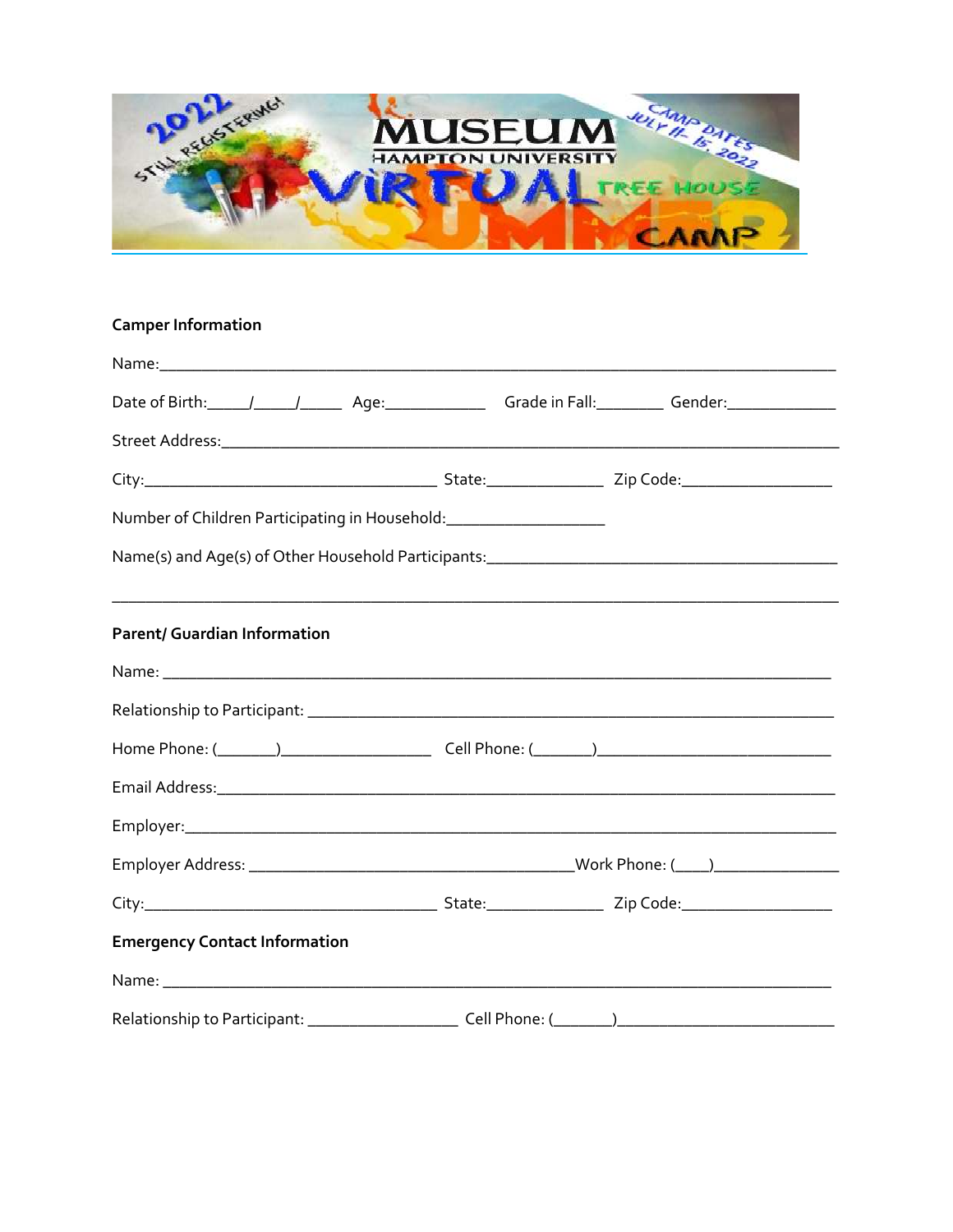

## **PAYMENTS:**

\$100 payment per household should be mailed via Checks or Certified Funds made payable to the Hampton University Museum. For Hampton University employees, Payroll Deduction is available. Payment includes (1) FREE gift per household. For additional gift(s), please include an additional \$10 payment per child. Payments should be mailed to:

Director of Tree House Summer Camp

200 William R. Harvey Way

Hampton, VA 23668

**REFUNDS:** Refunds will not be provided for this summer program and all sales are final.

## **BEHAVIOR POLICY:**

Cyber bullying involves the use of information and communication technologies to support deliberate, repeated and hostile behavior by an individual or group that is intended to harm others. Cyberbullying of any kind is strictly prohibited and is grounds for immediate dismissal from the virtual summer camp program.

#### **INTERNET SAFETY POLICY:**

Our top priority of our HUM Virtual Tree House Summer Camp participants is safety. This camp uses Zoom Video conferencing and videos to teach lessons that have been safeguarded through the university guidelines and policies. However, we strongly suggest and encourage families to talk to their camper(s) about safe internet practices and guidelines before the start of this program.

## **PHOTOS:**

We want and encourage you to take photos of your experiences as you complete our Virtual Tree House Summer Camp! Any photos that are submitted to us will be used for marketing purposes.